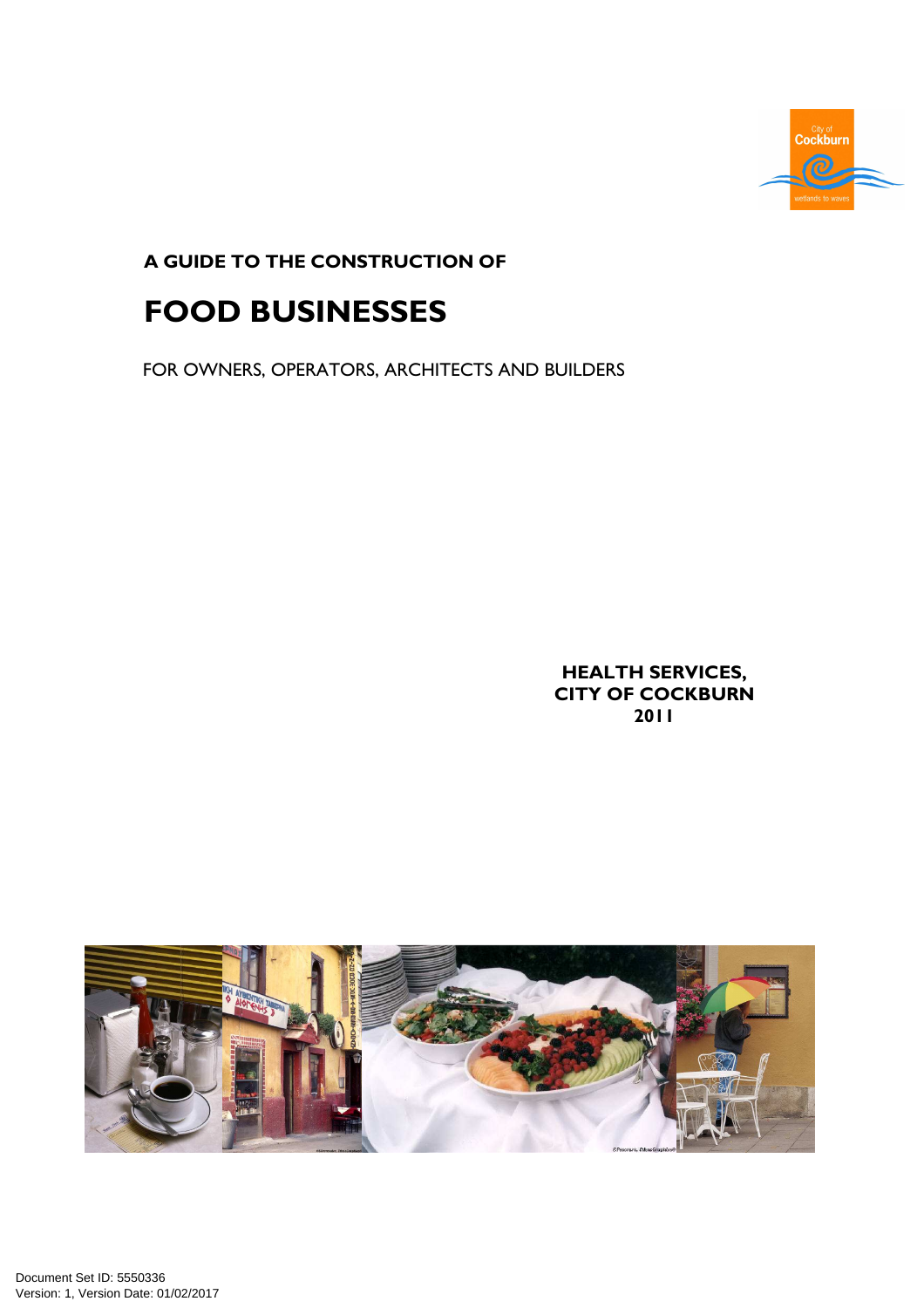### **CONTENTS**

| 1.0 |      |                                            |  |
|-----|------|--------------------------------------------|--|
| 2.0 |      |                                            |  |
| 3.0 |      |                                            |  |
| 4.0 |      |                                            |  |
| 5.0 |      |                                            |  |
| 6.0 |      |                                            |  |
|     | 6.1  | <b>Planning Services</b>                   |  |
|     | 6.2  | <b>Building Services</b>                   |  |
|     | 6.3  | <b>Environmental Health Services</b>       |  |
|     | 6.4  | Approval of Plans                          |  |
|     | 6.5  | Final inspection                           |  |
|     | 6.6  | Food business registration and licence     |  |
| 7.0 |      |                                            |  |
|     | 7.1  | Department of Racing, Gaming and Liquor    |  |
|     | 7.2  | Department of Environment and Conservation |  |
|     | 7.3  | Western Power and Alinta Gas               |  |
|     | 7.4  | <b>Water Corporation</b>                   |  |
| 8.0 |      |                                            |  |
|     | 8.1  | <b>General Requirements</b>                |  |
|     | 8.2  | Sewage and Waste Water Disposal            |  |
|     | 8.3  | Storage of Garbage and Recyclable Matter   |  |
|     | 8.4  | Ventilation                                |  |
|     | 8.5  | Lighting                                   |  |
| 9.0 |      |                                            |  |
|     | 9.1  | <b>Floors</b>                              |  |
|     | 9.2  | Walls                                      |  |
|     | 9.3  | Ceilings                                   |  |
|     |      |                                            |  |
|     | 10.1 | <b>General Requirements</b>                |  |
|     | 10.2 | <b>Washing Facilities</b>                  |  |
|     | 10.3 | <b>Handwashing Facilities</b>              |  |
|     | 10.4 | Hot and Cold Food Storage and Display      |  |
|     | 10.5 | Coolrooms / Freezers                       |  |
|     | 10.6 | Storage                                    |  |
|     |      |                                            |  |
|     | 11.1 | <b>Temperature Measuring</b>               |  |
|     | 11.2 | <b>Cleaning and Sanitising</b>             |  |
|     | 11.3 | <b>Toilet Facilities</b>                   |  |
|     | 11.4 | <b>Animals and Pests</b>                   |  |
|     | 11.4 | <b>Food Safety Training</b>                |  |
|     | 11.5 | <b>Outdoor Eating Areas</b>                |  |
|     |      |                                            |  |
|     | 12.1 | <b>Food Transport Vehicles</b>             |  |
|     | 12.2 | <b>Mobile Food Vehicles</b>                |  |
|     |      |                                            |  |
|     |      |                                            |  |
|     |      |                                            |  |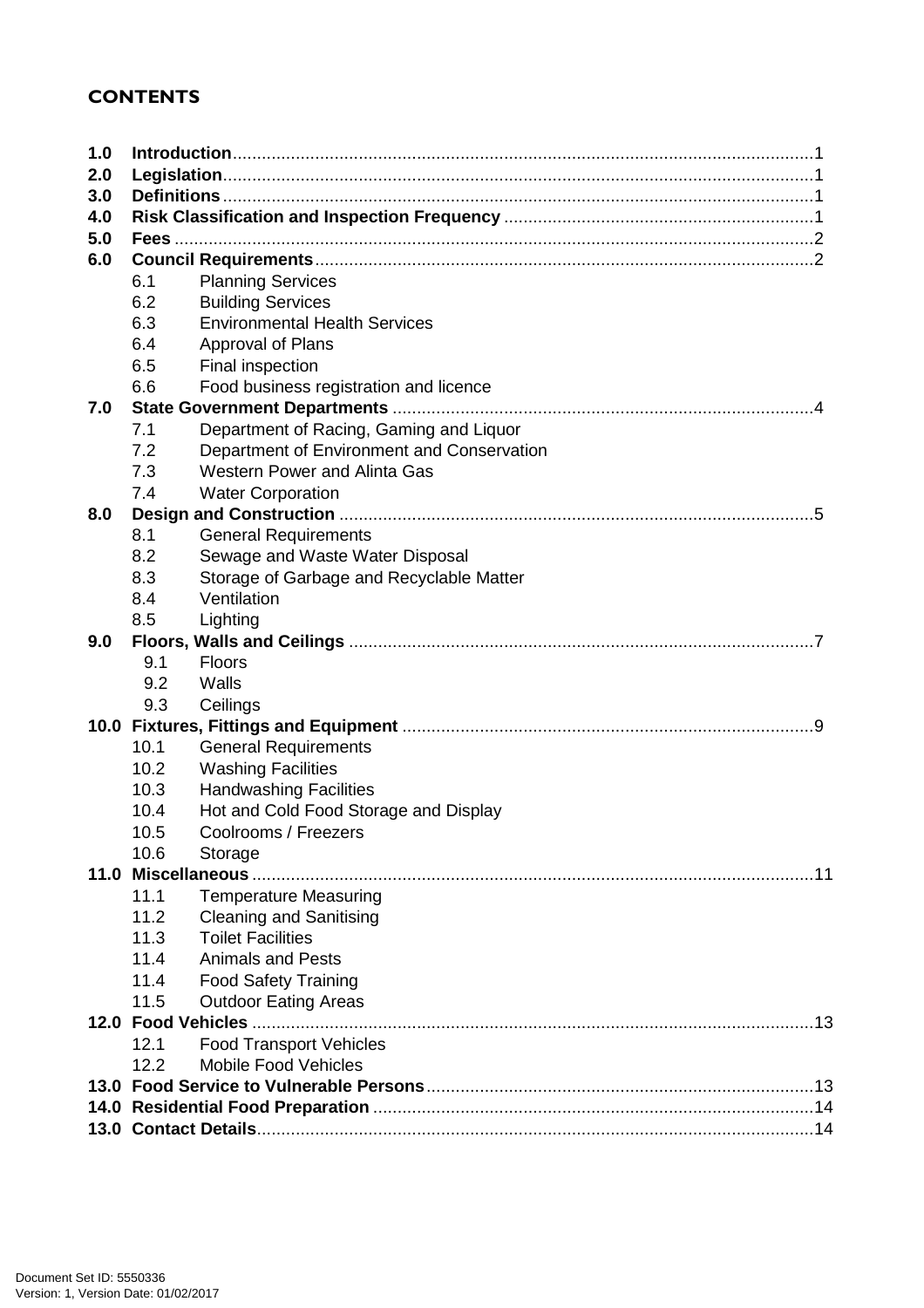### 1 1.0 INTRODUCTION

This information is provided as a general guide for owners, proprietors, architects and/or builders who intend to design, construct/fit-out and operate a food premises or food vehicle within the City of Cockburn. This guide also details the process for approval and registration of a food business within the City of Cockburn.

Please feel free to contact an Environmental Health Officer at the City to discuss your proposal.

### 2.0 LEGISLATION

Food businesses are currently governed by the following state-wide legislation:

- Food Act 2008
- Food Regulations 2009
- Australia New Zealand Food Safety Standards (Chapter 3)

Copies of the legislation can be downloaded at the State Law Publisher website www.slp.wa.gov.au and at the FSANZ website www.foodstandards.gov.au.

Australian Standard (AS 4674-2004) Design, construction and fit-out of food premises can provide you with good detail and advice on your proposed food business. This document is copyrighted.

### 3.0 DEFINITIONS

- "**Food Business**" means a business, enterprise or activity (other than a business, enterprise or activity that is primary food production) that involves —
	- (a) the handling of food intended for sale; or
	- (b) the sale of food, regardless of whether, subject to section 6, the business, enterprise or activity concerned is of a commercial, charitable or community nature or whether it involves the handling or sale of food on one occasion only.
- "Handling" of food, includes the making, manufacturing, producing, collecting, extracting, processing, storing, transporting, delivering, preparing, treating, preserving, packing, cooking, thawing, serving and displaying food.

### 4.0 RISK CLASSIFICATION AND INSPECTION FREQUENCY

The City of Cockburn uses a risk-based classification system for food businesses which is determined by the type of food prepared and who the food is prepared for (e.g. elderly people and children). Risk classification determines the initial inspection frequency but this may be altered by the outcome of the routine inspections i.e. if the inspection result is good, then the inspection frequency may be lessened. If the inspection result is sub-standard then more frequent inspections of the business may be undertaken.

Food businesses are classed into:

- Exempt e.g. newsagencies selling packaged confectionery
- **Low risk e.g. bars selling beverages**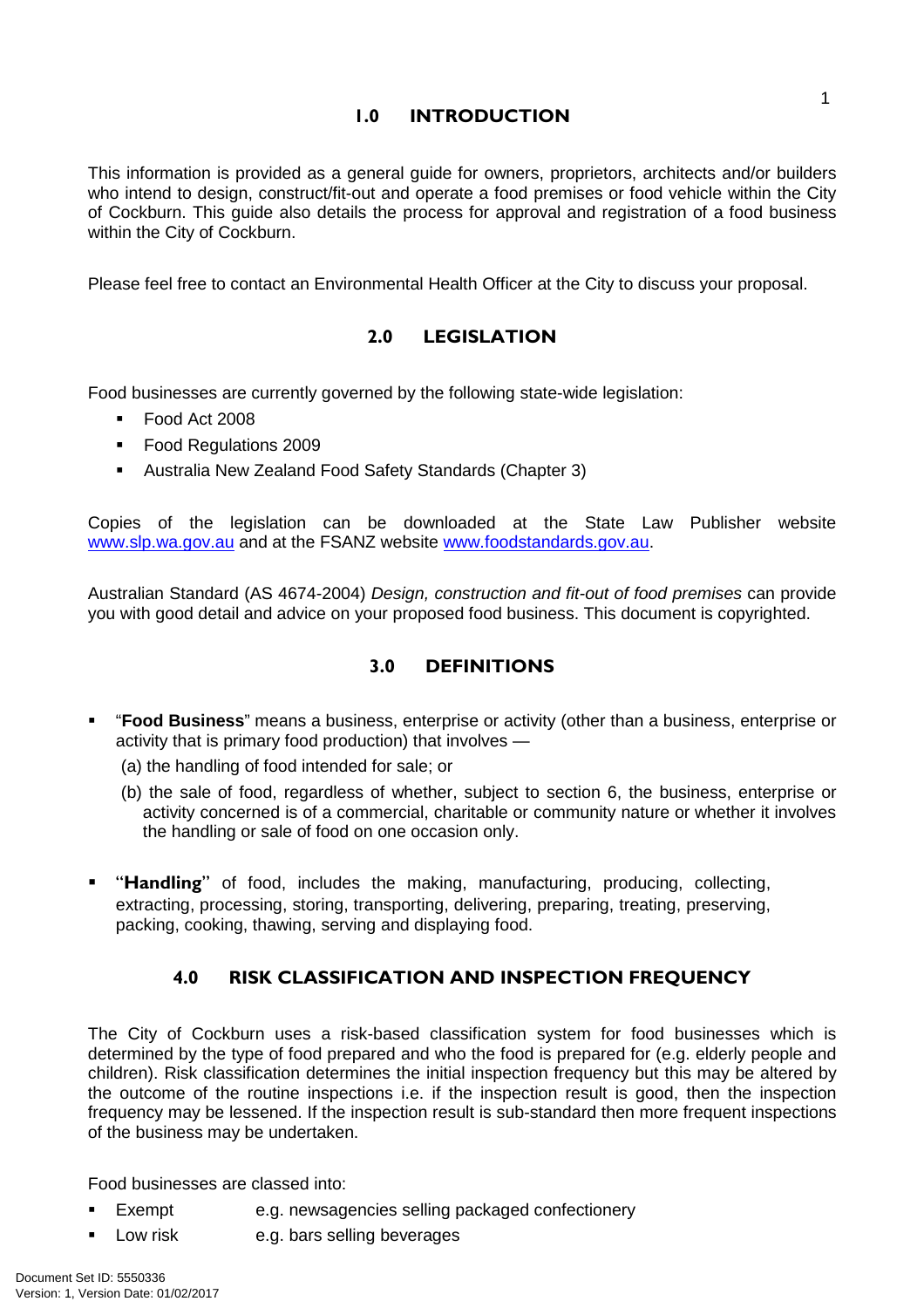- Medium Risk e.g. most cafes and restaurants will fall into this category
- High Risk e.g. food catering business

### 5.0 FEES

Food businesses are charged a one-off registration fee and then an annual inspection fee. The inspection fee is valid for the financial year and invoicing occurs in early June.

If a business commences part way through the financial year fees will only be charged on a prorata basis.

For the current fee schedule please contact Environmental Health Services on 9411 3589.

## 6.0 COUNCIL REQUIREMENTS

### **6.1 Planning Services**

The premises you have chosen may require planning approval and a Development Application may need to be submitted to ascertain suitability with the Local Planning Scheme in relation to zoning, parking and other issues.

Contact Planning Services on 9411 3579.

### **6.2 Building Services**

You will be required to submit a Building Licence Application for:

- newly constructed premises;
- where coolrooms and exhaust canopies are to be installed; or
- where alterations may affect the structural integrity of the building.

Contact Building Services on 9411 3579 or building@cockburn.wa.gov.au.

### **6.3 Environmental Health Services**

Before any new developments, alterations or extensions, approval must be obtained from Environmental Health Services, even where planning approval or a building licence is not required.

Your shop-fitter, draftsperson or architect should be able to assist you with plans. The following must be submitted:

- a) Application to Construct of Alter a Food Business form;
- b) Two sets of drawings showing:
	- (i) scale 1:50
	- (ii) all dimensions
	- (iii) floor plan
	- (iv) sectional elevations through walls etc.
	- (v) hydraulic plans of fresh water and waste water services
	- (vi) mechanical exhaust ventilation plan
	- (vii) finishes of every wall, floor and ceiling
	- (viii) the position and type of every fixture, fitting and equipment

 $\mathfrak{D}$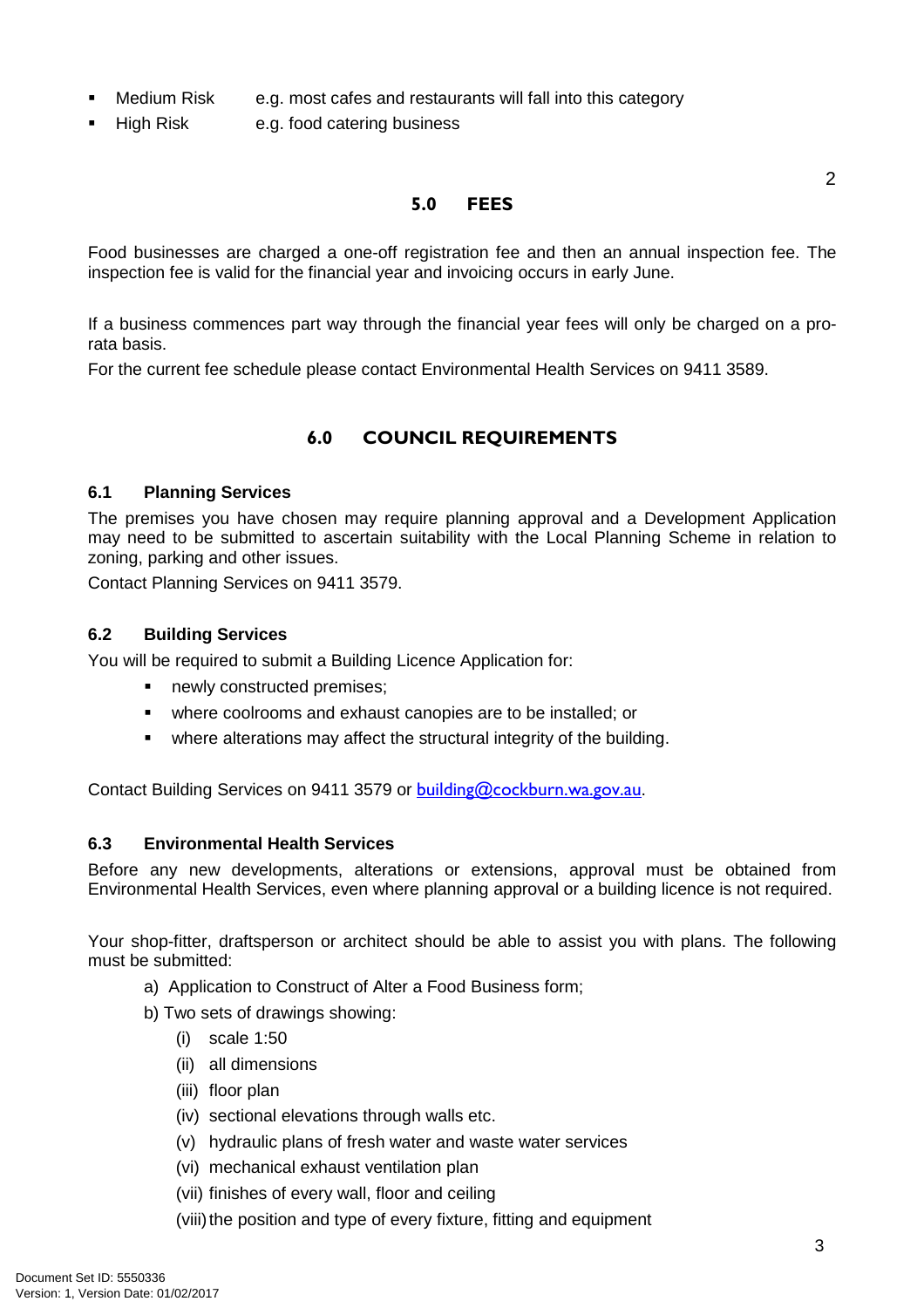- (ix) toilet facilities
- (x) grease traps
- (xi) the estimated number of patrons.

**NOTE: Submitted plans must be of a high quality that clearly shows all of the above details. This will help the City's Environmental Health Services assess the plans and approve the premises quicker which is both time beneficial for both you and the City.** 



The following diagram is an example of the standard required:

Contact Environmental Health Services on 9411 3589 for further information.

### **6.4 Approval of Plans**

After the plans have been approved, one copy will be given back to you with "Environmental Health Conditions of Approval" attached. You can then commence the construction of the food premises but the conditions of approval must be complied with.

### **6.5 Final Inspection**

Once construction is complete, you will need to contact Health Services to arrange for an Environmental Health Officer to undertake a final inspection for compliance with the approved plans and Conditions of Approval.

### **6.6 Food Business Registration and Annual Inspection Fee**

After the food business has been approved you will be issued an approval letter together with an Application for Notification/Registration and invoice for payment of your annual inspection fee. After payment has been received you will be issued your food business registration certificate and inspection fee receipt.

Registration of your food business occurs once and does not expire. The inspection fee is issued annually.

Please note that failure to pay the inspection fee will result in relevant action being taken.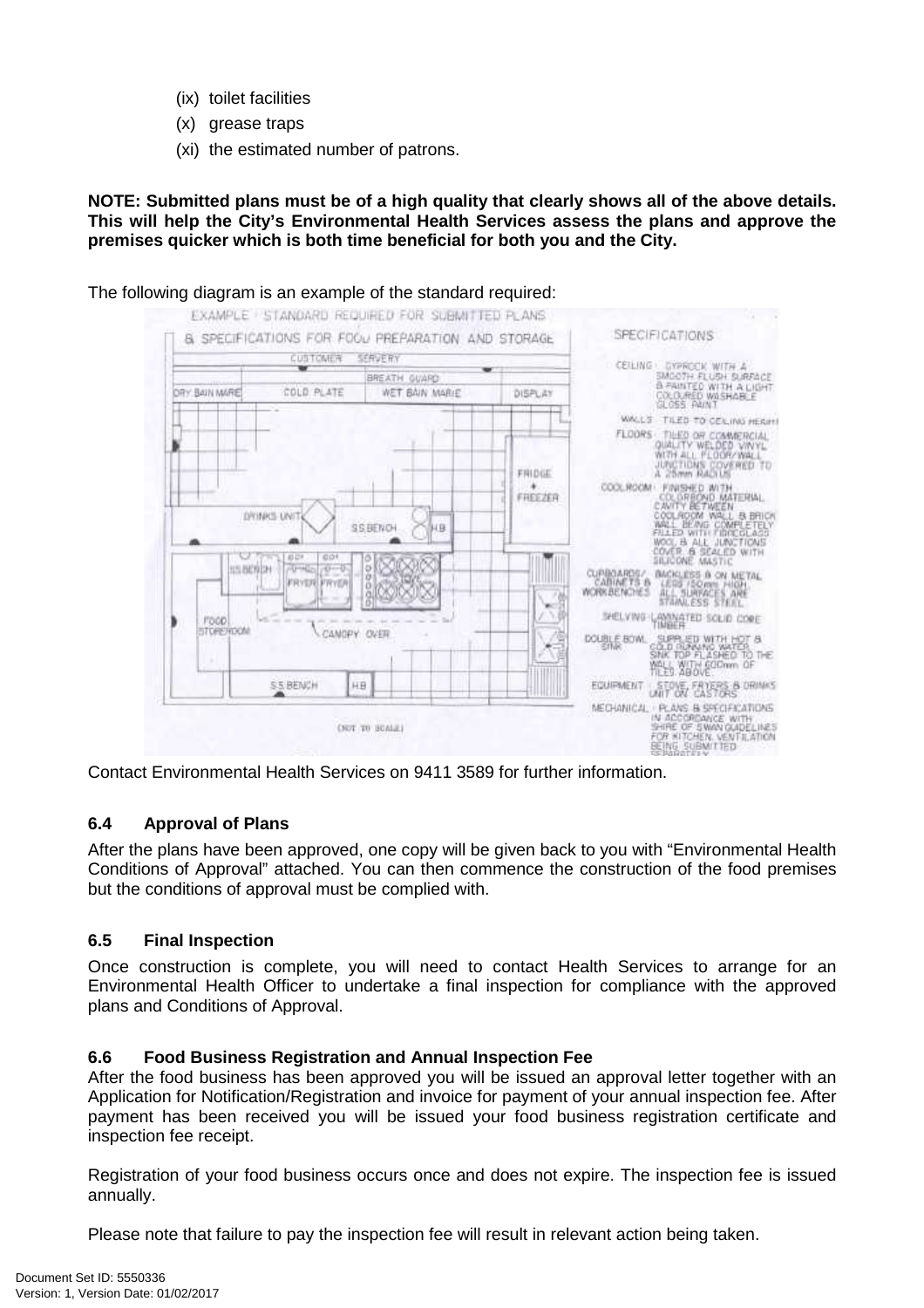## 7.0 STATE GOVERNMENT DEPARTMENTS

### **7.1 Department of Racing, Gaming and Liquor (RGL)**

Any premises selling alcohol must obtain a liquor licence. Applications can be obtained from RGL and will usually require a Section 39 certificate to be issued from Environmental Health Services. This involves an inspection of the premises to ensure compliance with relevant health legislation. There is a fee associated with this. Occasionally a Section 40 Certificate will need to be issued by Planning Services.

Phone: 9425 1888 Email: rgl@rgl.wa.gov.au Website: www.rgl.wa.gov.au

Please contact Environmental Health Services for Section 39 application and Planning Services for a Section 40 application.

### **7.2 Department of Environment and Conservation (DEC)**

The DEC deals with pollution such as noise, waste, water and air. Problems may arise due to noisy refrigeration motors and exhaust hood outlets. Consider neighbouring premises when installing such equipment. Sound levels created by the business must not exceed those in the Environmental Protection (Noise) Regulations 1997.

All food businesses are required to comply with the Environmental Protection (Unauthorised Discharges) Regulations 2004 which requires that no discharge occurs to the environment. Measures such as having adequate drainage, refuse storage and waste fat and oil storage and collection assist in preventing environmental discharge. Environmental Health Officers may issue infringements if a food business is found discharging chemicals, fats, oils etc. into the environment (e.g. stormwater drain).

Phone: 6467 5000 Website: www.dec.wa.gov.au

### **7.3 Western Power and Alinta Gas**

All electrical and gas fittings should be approved by Western Power and Alinta Gas and installed in accordance with the relevant regulations.

Western Power – Phone: 9326 4911 Website: www.wpcorp.com.au Alinta Gas – Phone: 13 13 59 Website: www.alintacustomer.com.au

### **7.4 Water Corporation**

Plumbing is to be carried out by a licensed plumber in accordance with the Metropolitan Water Supply, Sewerage and Drainage Board by-laws.

The Industrial Waste Section at the Water Corporation should be consulted for provision of grease traps. Most food premises where food preparation occurs will require a grease trap to be installed.

Phone: 13 13 95 Website: www.watercorporation.com.au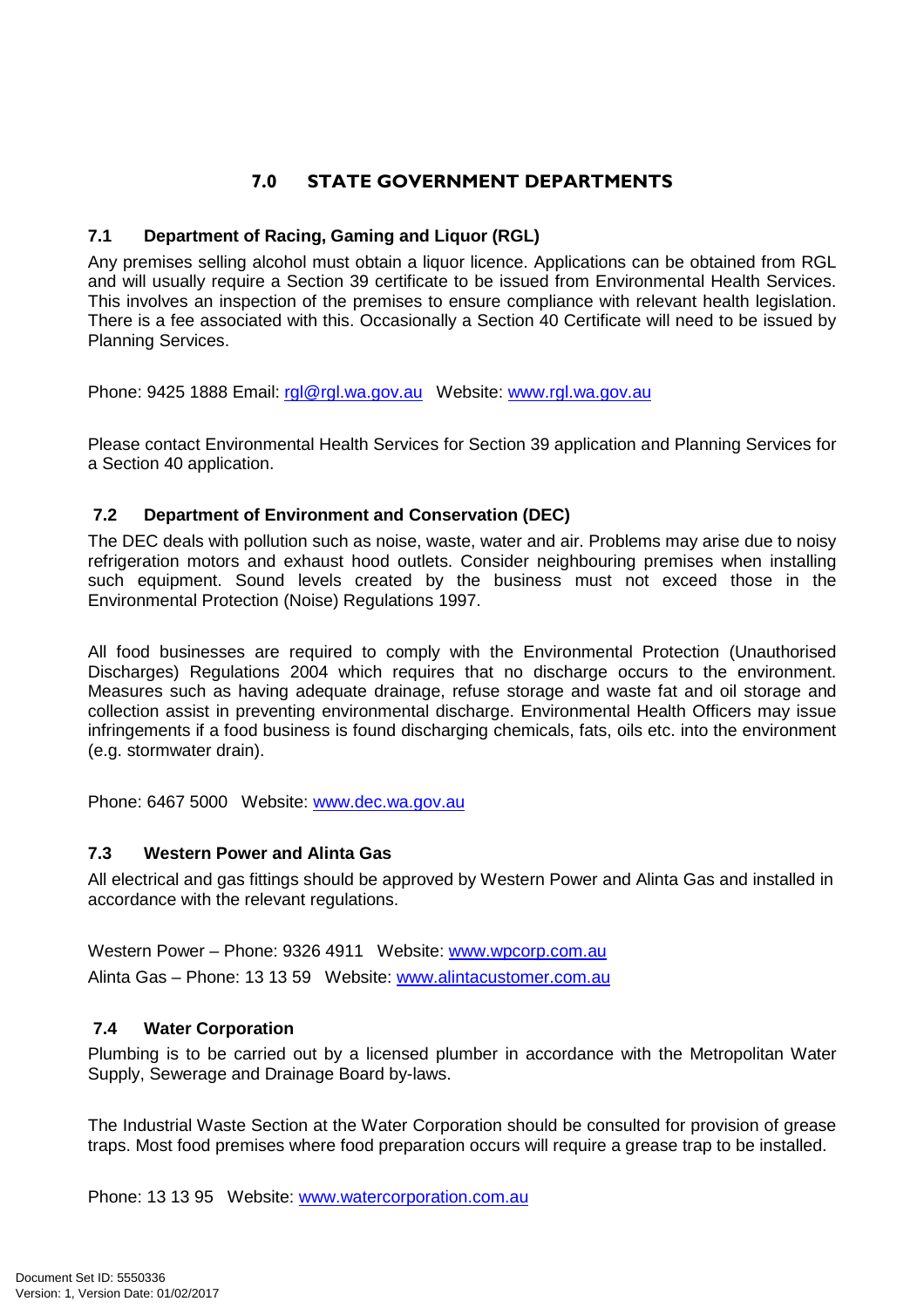### $\sim$  5

## 8.0 DESIGN AND CONSTRUCTION

### **8.1 General Requirements**

The food premises must comply with the requirements of Food Safety Standard 3.2.3 – Food Premises and Equipment (FSS 3.2.3). The additional following information may be useful when designing your food premises (follow the FSS 3.2.3 headings which match the ones below).

Your food business design must aim to:

- Exclude locations that may allow harbourage to vermin by such measures as eliminating cavities, cracks and crevices.
- Facilitate easy cleaning by measures such as providing open access to all surfaces where grease and dust may accumulate and ensuring that all surfaces are durable, smooth, impervious and washable.
- Allow the flow of food in one direction, from receipt, to storage, to preparation, to packing/serving/dispatch incorporating in the design process provision for safe food handling practices so that the risk of contamination is minimised.

Consider:

- **Sufficient dining space, allowing of 1m<sup>2</sup> per person for dining area;**
- Potential for future expansion. If in the future you wish to upgrade the type of food preparation, then you may also need to upgrade the premises to suit.
- The kitchen incorporating crockery/equipment/chemical/food storage, washing areas, wet and dry preparation areas, refrigeration and cooking areas.
- Separation of raw products and cooked/final products
- Sanitary conveniences for both staff and customers
- Space for changerooms and storage area for personal items

The following diagram is a guide to the typical layout:



LEGEND:

- $$
- = Castors to under bench storage
- 3 = Impervious floor graded and dramed  $\overline{A}$ ) = Hot water heater sealed to wall
- $(5) =$  Watts then
- Shelving 25 mm clear of wall
- $(7)$  = Sink unit on metal frame
- $(8)$  = Thermometer
- $\circledS$  = Garbage receptacle.
- (C) = Dishwasher with temperature indicating device
- $O = Lega$  150 mm min.
- $@ =$  Underside of support bracket 150mm to
- the finished floor surface 53 - Painted plasterboard celing
- @ = Smooth cement rendering
- @ = Water drainsge pipes conceeled into wells
- (6) = Hand basin, hot and cold water mixing set
- $f(\overline{f}) = f(\overline{f})$  and fowel dispenser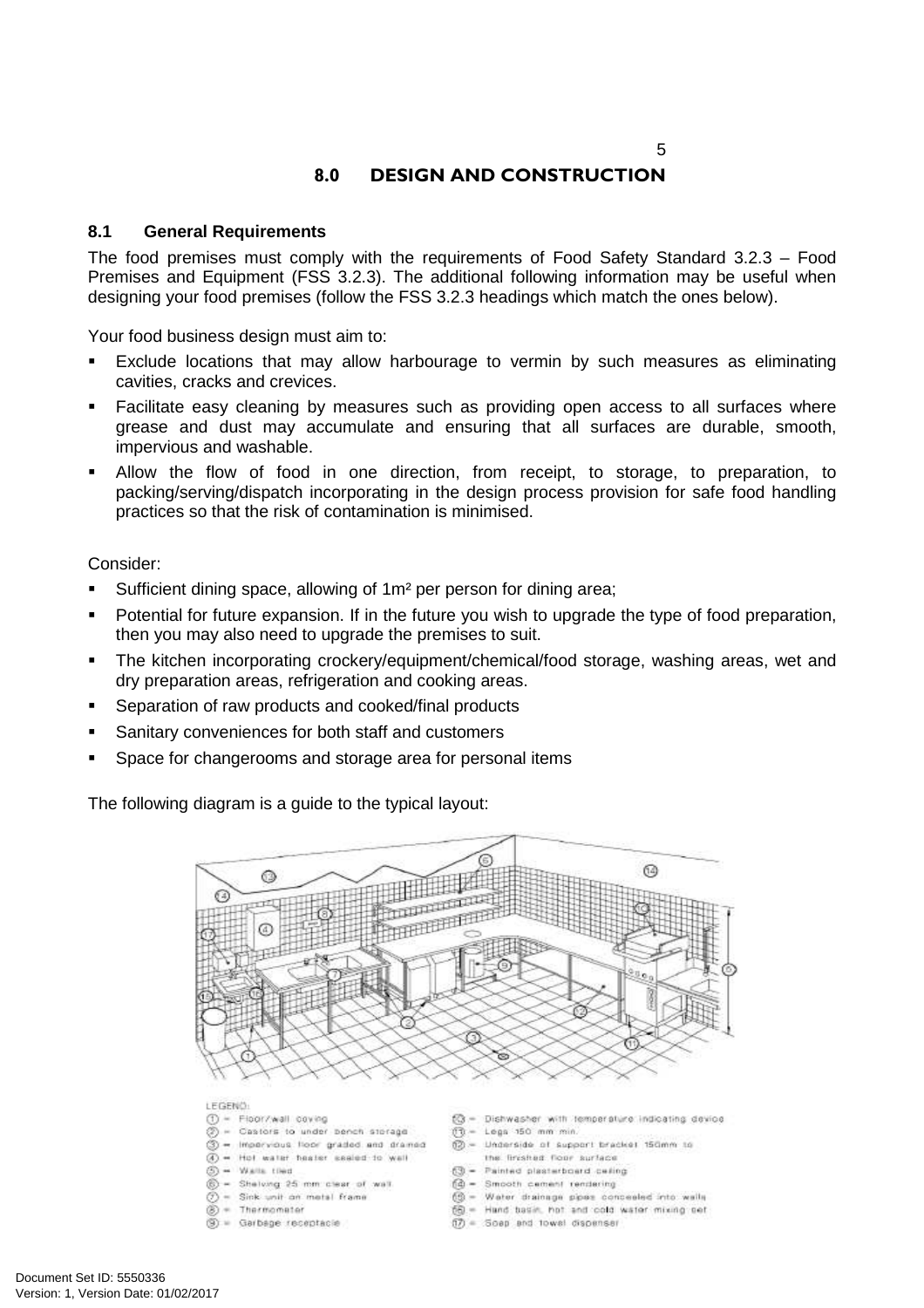## **8.2 Water Supply**

| <b>Relevant</b><br><b>Food Safety</b><br><b>Standard</b> | <b>Performance Criteria</b>                                                                                                                                                                                                                           | <b>Acceptable Solutions</b>                                                                                                                                                                                                                   |
|----------------------------------------------------------|-------------------------------------------------------------------------------------------------------------------------------------------------------------------------------------------------------------------------------------------------------|-----------------------------------------------------------------------------------------------------------------------------------------------------------------------------------------------------------------------------------------------|
| FSS 3.2.3<br>Division 2<br>Clause 4                      | The water supply must be:<br>Provided in an adequate quantity;<br>٠<br>Potable; and<br>٠<br>Of an appropriate temperature.<br>The water supply for mobile food vehicles must<br>be:<br>Of a minimum 25 litres (used solely for<br>cleaning purposes). | Hot water system installed in adequate<br>capacity for the activities occurring at<br>the premises<br>Approved water supply<br>Tank and bore water (Laboratory<br>Certification stating compliance with<br>NHMRC Guidelines must be provided) |

## **8.3 Sewage and Waste Water Disposal**

| <b>Relevant</b><br><b>Food Safety</b><br><b>Standard</b> | <b>Performance Criteria</b>                                                                                                                                                                                                                                                                                                                                                                                                                 | <b>Acceptable Solutions</b>                                                                                                                                                                                                                                                                                                                                                                                                                                                                                                               |
|----------------------------------------------------------|---------------------------------------------------------------------------------------------------------------------------------------------------------------------------------------------------------------------------------------------------------------------------------------------------------------------------------------------------------------------------------------------------------------------------------------------|-------------------------------------------------------------------------------------------------------------------------------------------------------------------------------------------------------------------------------------------------------------------------------------------------------------------------------------------------------------------------------------------------------------------------------------------------------------------------------------------------------------------------------------------|
| FSS 3.2.3<br>Division 2<br>Clause 5                      | The premises must have a sewage and waste<br>water disposal system which:<br>Effectively disposes of all sewage and<br>wastewater; and<br>Is constructed and located so that there is<br>no likelihood of the sewage and wastewater<br>polluting the water supply or contaminating<br>food.<br>Mobile food vehicles:<br>Where there is no connection to mains<br>sewer, temporary holding tanks must be<br>installed at 50 litres capacity. | Connection to deep sewer<br>٠<br>If the premises is located in areas<br>without deep sewerage you will require<br>on-site disposal. A further application<br>to install apparatus for the treatment of<br>sewage is required. Alternatively,<br>investigate the installation of a<br>reticulated<br>system<br>sewerage<br>connected to the main sewer.<br>Contact the Water Corporation for<br>٠<br>information regarding grease traps.<br>The City of Cockburn does not process<br>these applications.<br>Trade waste agreement required |

### **8.4 Storage of Garbage and Recyclable Matter**

| <b>Relevant</b><br><b>Food Safety</b><br><b>Standard</b> | <b>Performance Criteria</b>                                                                                                                                                                                                                                                          | <b>Acceptable Solutions</b>                                                                                                                                                                                                                                                                                                                                                                                                                                                                                                                                |
|----------------------------------------------------------|--------------------------------------------------------------------------------------------------------------------------------------------------------------------------------------------------------------------------------------------------------------------------------------|------------------------------------------------------------------------------------------------------------------------------------------------------------------------------------------------------------------------------------------------------------------------------------------------------------------------------------------------------------------------------------------------------------------------------------------------------------------------------------------------------------------------------------------------------------|
| FSS 3.2.3<br>Division 2<br>Clause 6                      | The premises must have waste facilities that:<br>Adequately contain the quantity and type of<br>waste and recyclable matter;<br>Are enclosed, as to not allow access to<br>٠<br>pests and animals; and<br>Are designed and constructed to be easily<br>٠<br>and effectively cleaned. | Provision of an adequate supply of<br>$\blacksquare$<br>water for cleaning<br>Refuse containers serviced by<br>٠<br>appropriate contractor<br>Fats and oils must be stored in leak<br>٠<br>proof containers and be regularly<br>removal<br>collected by a waste<br>contractor.<br>Easy access to allow for removal of<br><b>bins</b><br>Bins in food preparation areas should<br>$\blacksquare$<br>be located where cross contamination<br>will not occur. They should<br>be<br>provided with a plastic liner and lid.<br>These bins should be cleaned and |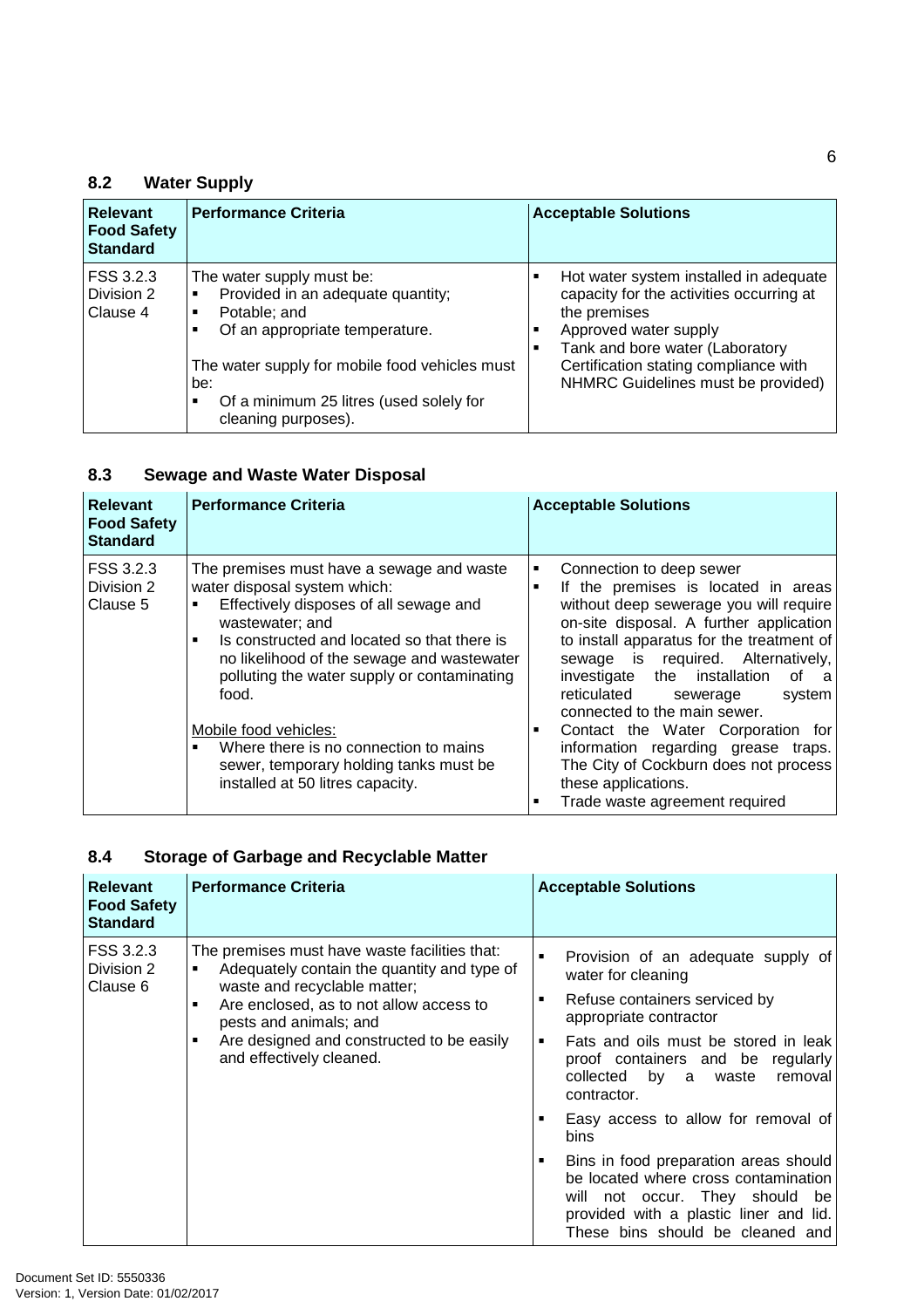| sanitised regularly.<br>$\sim$ |  |
|--------------------------------|--|
|--------------------------------|--|

### 7

### **8.5 Ventilation**

| Relevant<br><b>Food Safety</b><br><b>Standard</b> | <b>Performance Criteria</b>                                                                                                                                                                                                                                                                            | <b>Acceptable Solutions</b>                                                                                                                                                                                                                                                             |
|---------------------------------------------------|--------------------------------------------------------------------------------------------------------------------------------------------------------------------------------------------------------------------------------------------------------------------------------------------------------|-----------------------------------------------------------------------------------------------------------------------------------------------------------------------------------------------------------------------------------------------------------------------------------------|
| l FSS 3.2.3<br>Division 2<br>l Clause 7           | Ventilation throughout the premises must:<br>Be sufficient and easily and effectively<br>cleaned; and<br>Effectively remove fumes, smoke, steam<br>and vapours, so as not to cause<br>environmental nuisance.<br>Mechanical exhaust ventilation system to be<br>designed, constructed and installed in | Mechanical ventilation to be installed for:<br>Cooking equipment where electrical<br>input exceeds 8kW;<br>Cooking equipment where gas input<br>٠<br>exceeds 29MJ/h; and<br>All deep fryers.<br>(Written certification is required to verify<br>that system meets performance criteria) |

## **8.6 Lighting**

| <b>Relevant</b><br><b>Food Safety</b><br><b>Standard</b> | <b>Performance Criteria</b>                                                                                                                                                                                                  | <b>Acceptable Solutions</b>                                                                                                                                                                                                              |
|----------------------------------------------------------|------------------------------------------------------------------------------------------------------------------------------------------------------------------------------------------------------------------------------|------------------------------------------------------------------------------------------------------------------------------------------------------------------------------------------------------------------------------------------|
| FSS 3.2.3<br>Division 2<br>Clause 8                      | The premises must:<br>Be sufficiently provided with light; and<br>Light fittings must be easily and effectively<br>cleaned, unable to provide harbourage for<br>pests and constructed to protect food from<br>contamination. | Natural light<br>Artificial-recessed and diffuser<br>Artificial-ceiling mounted and diffuser<br>Light fittings are to be provided with<br>protective plastic covers or sleeves to<br>prevent contamination of food with<br>broken glass. |

## 9.0 FLOORS, WALLS AND CEILINGS

## **9.1 Floors**

| <b>Relevant</b><br><b>Food Safety</b><br><b>Standard</b> | <b>Performance Criteria</b>                                                                                                                                                                                                                                                                                                                                                                   | <b>Acceptable Solutions</b>                                                                                                                                                                                   |
|----------------------------------------------------------|-----------------------------------------------------------------------------------------------------------------------------------------------------------------------------------------------------------------------------------------------------------------------------------------------------------------------------------------------------------------------------------------------|---------------------------------------------------------------------------------------------------------------------------------------------------------------------------------------------------------------|
| FSS 3.2.3<br>Division 3<br>Clause 10                     | Floors must be:<br>Constructed appropriately for the activities<br>٠<br>being carried out within the premises;<br>Impervious and easily and effectively<br>п<br>cleaned:<br>Laid in a manner so that pooling or ponding<br>٠<br>of water cannot occur;<br>Unable to provide harbourage for pests; and<br>٠<br>Where floor is subject to heavy washing<br>٠<br>floor wastes should be provided | Ceramic tiles<br>٠<br>Coving provided<br>٠<br>Concrete and epoxy layer<br>٠<br>Commercial grade continuous vinyl<br>п<br><b>Treated concrete</b><br>٠<br>Flooring materials in light colour<br>$\blacksquare$ |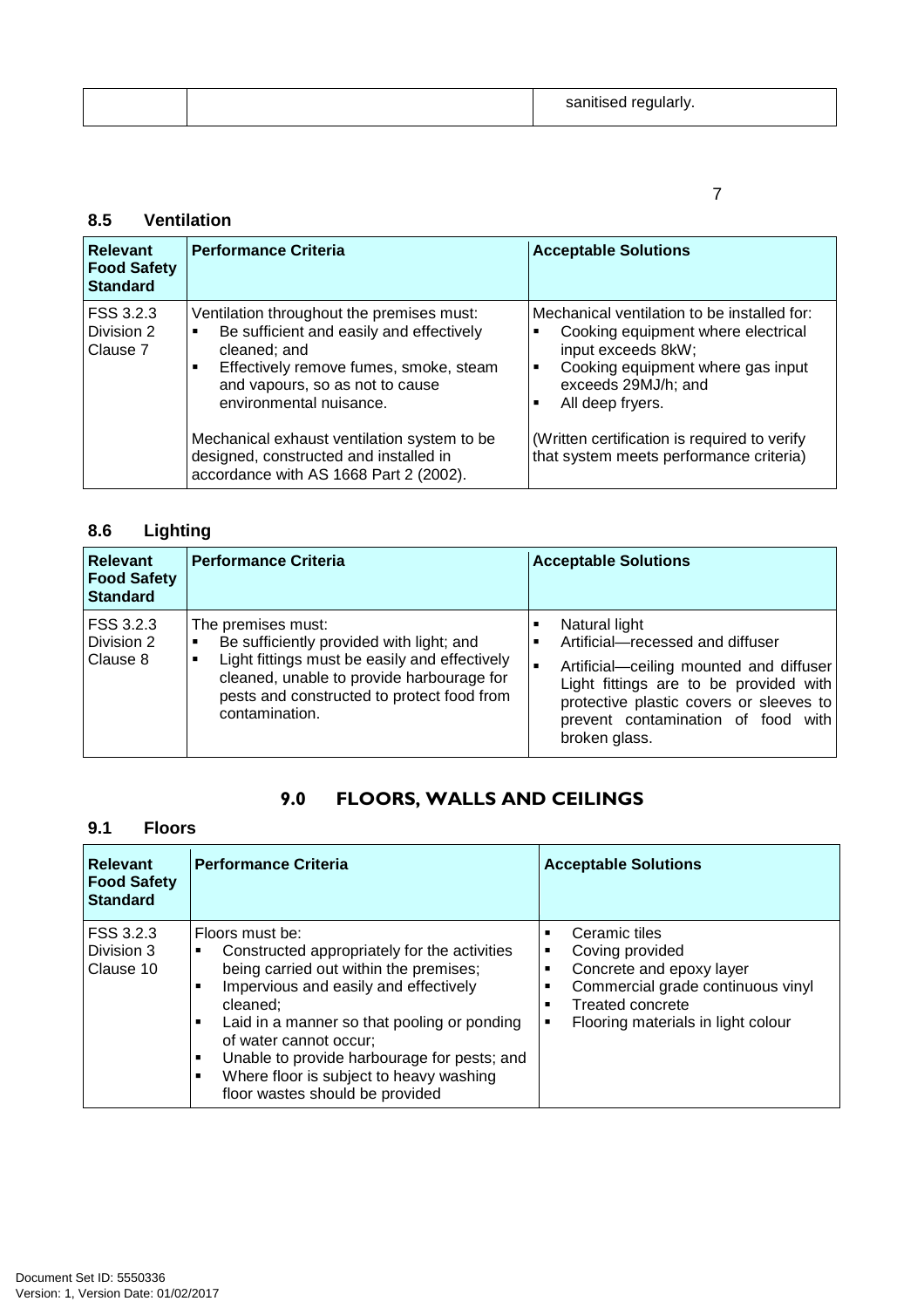### **9.2 Walls**

| Relevant<br><b>Food Safety</b><br><b>Standard</b> | <b>Performance Criteria</b>                                                                                                                                                                                                                                                                                                                                                                                                  | <b>Acceptable Solutions</b>                                                                                                                                                                                                                                                          |
|---------------------------------------------------|------------------------------------------------------------------------------------------------------------------------------------------------------------------------------------------------------------------------------------------------------------------------------------------------------------------------------------------------------------------------------------------------------------------------------|--------------------------------------------------------------------------------------------------------------------------------------------------------------------------------------------------------------------------------------------------------------------------------------|
| FSS 3.2.3<br>Division 3<br>Clause 11              | Walls must be:<br><b>Provided</b><br>food<br>protect<br>from $\blacksquare$<br>to<br>п<br>contamination:<br>Constructed appropriately for the activities   .<br>٠<br>being carried out within the premises;<br>Sealed to prevent entry of dirt, dust, pests<br>٠<br>and vermin:<br>Unable to provide harbourage for pests;<br>٠<br>Impervious;<br>٠<br>Easily and effectively cleaned; and<br>٠<br>Flush with no panels<br>٠ | Ceramic tiles<br>п<br>Gloss painted fibre cement sheeting<br>Impervious panelling<br>п<br>Smooth finish provided<br>Splashbacks provided to sinks and<br>$\blacksquare$<br>benches<br>behind<br>Heat<br>material<br>resistant<br>п<br>cooking equipment<br>Light coloured paint<br>г |

## **9.3 Ceilings**

| <b>Relevant</b><br><b>Food Safety</b><br><b>Standard</b> | <b>Performance Criteria</b>                                                                                                                                                                                                                                                                                                    | <b>Acceptable Solutions</b>                                                                                                                                                                                            |
|----------------------------------------------------------|--------------------------------------------------------------------------------------------------------------------------------------------------------------------------------------------------------------------------------------------------------------------------------------------------------------------------------|------------------------------------------------------------------------------------------------------------------------------------------------------------------------------------------------------------------------|
| FSS 3.2.3<br>Division 3<br>Clause 11                     | Ceilings must be:<br>Provided to protect food from<br>contamination;<br>Constructed appropriately for the activities<br>being carried out within the premises;<br>Sealed to prevent entry of dirt, dust, pests<br>and vermin:<br>Unable to provide harbourage for pests;<br>Impervious; and<br>Easily and effectively cleaned. | Gloss painted fibre cement sheeting<br>Impervious panelling<br>Smooth finish<br>Solid, continuous construction<br>٠<br>NOTE: Drop-in panel ceilings will not be<br>approved in kitchens and food<br>preparation areas. |

## 10.0 FIXTURES, FITTINGS AND EQUIPMENT

### **10.1 General Requirements**

| <b>Relevant</b>    | l Performance Criteria | <b>Acceptable Solutions</b> |
|--------------------|------------------------|-----------------------------|
| <b>Food Safety</b> |                        |                             |
| l Standard         |                        |                             |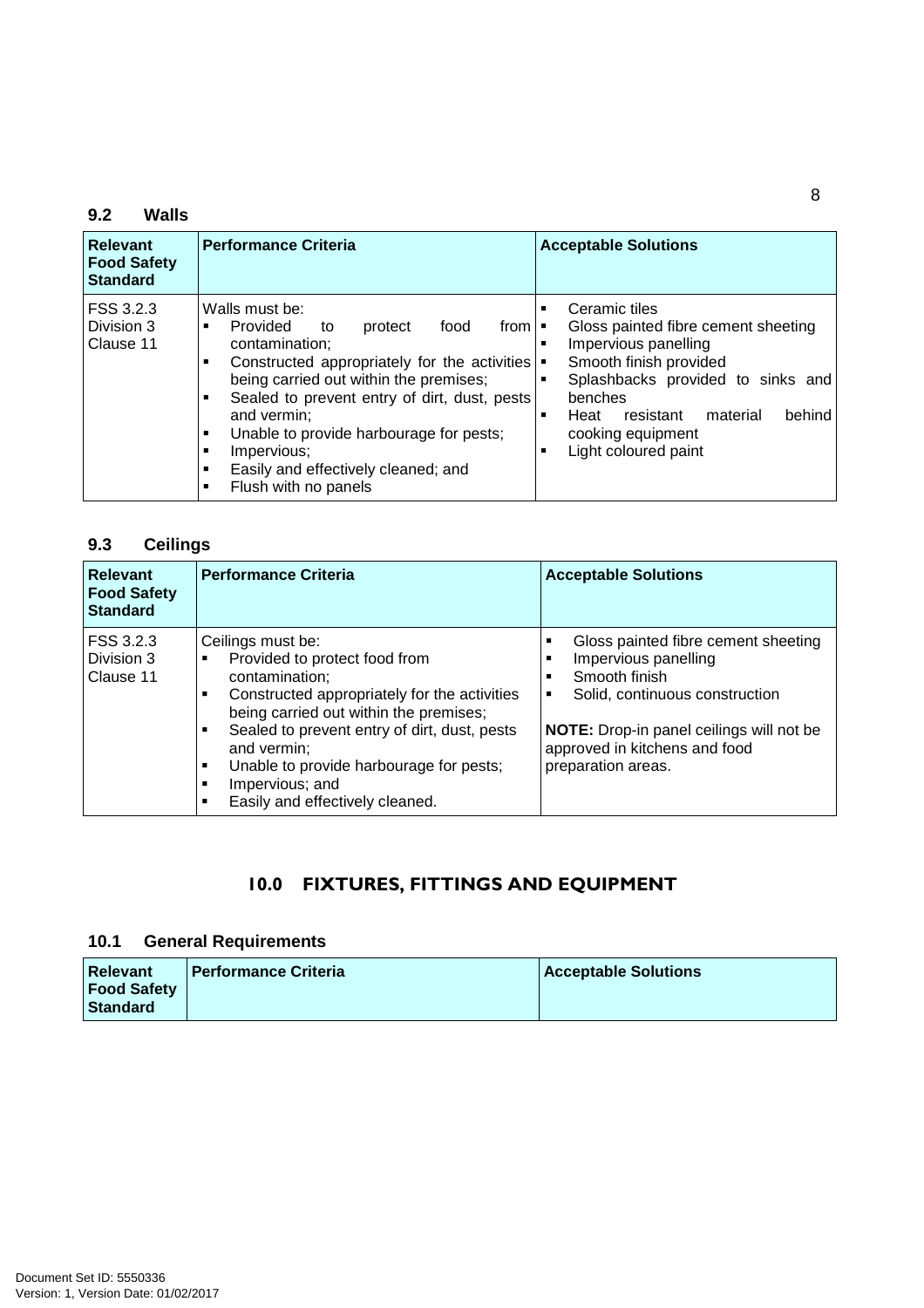| SS 3.2.3<br>Division 4<br>Clause 12 | Fixtures and fittings are to be adequate for the<br>production of safe food and fit for the intended<br>use.<br>Fixtures and fittings should be designed and<br>constructed so that:<br>There is no likelihood of causing food<br>٠<br>contamination:<br>The fixtures and fittings and adjacent floors,<br>٠<br>walls and ceilings are able to be easily and<br>effectively cleaned; and<br>They are unable to provide harbourage for<br>٠<br>pests. | Fixtures, fittings, shelving and equipment<br>should:<br>Be able to be easily moved<br>Have castors fitted and flexible<br>п<br>connections<br>Have 150mm legs and clear of walls<br>٠<br>Be sealed to plinth, surfaces, floor<br>п<br>and adjacent surfaces<br>Have 75mm above bench and clear<br>٠<br>of the wall<br>Not have false backs or bottoms<br>٠<br>Food contact surfaces of stainless<br>٠<br>steel |
|-------------------------------------|------------------------------------------------------------------------------------------------------------------------------------------------------------------------------------------------------------------------------------------------------------------------------------------------------------------------------------------------------------------------------------------------------------------------------------------------------|-----------------------------------------------------------------------------------------------------------------------------------------------------------------------------------------------------------------------------------------------------------------------------------------------------------------------------------------------------------------------------------------------------------------|
|-------------------------------------|------------------------------------------------------------------------------------------------------------------------------------------------------------------------------------------------------------------------------------------------------------------------------------------------------------------------------------------------------------------------------------------------------------------------------------------------------|-----------------------------------------------------------------------------------------------------------------------------------------------------------------------------------------------------------------------------------------------------------------------------------------------------------------------------------------------------------------------------------------------------------------|

9

| Food contact surfaces must be:<br>Able to be easily and effectively cleaned and<br>sanitised;<br>Impervious; and<br>п<br>Made of material that will not contaminate<br>п<br>the food. |  | ducts, fitting and fixtures<br>Pipes.<br>should be concealed in the wall, floor<br>or ceiling or bracketed 25mm away<br>from surfaces. |
|---------------------------------------------------------------------------------------------------------------------------------------------------------------------------------------|--|----------------------------------------------------------------------------------------------------------------------------------------|
|---------------------------------------------------------------------------------------------------------------------------------------------------------------------------------------|--|----------------------------------------------------------------------------------------------------------------------------------------|

## **10.2 Washing Facilities**

| <b>Relevant</b><br><b>Food Safety</b><br><b>Standard</b> | <b>Performance Criteria</b>                                                                                           | <b>Acceptable Solutions</b>                                                                                                                                                                                |
|----------------------------------------------------------|-----------------------------------------------------------------------------------------------------------------------|------------------------------------------------------------------------------------------------------------------------------------------------------------------------------------------------------------|
| FSS 3.2.3<br>Division 4<br>Clause 12                     | Cooking Equipment and eating/drinking utensils<br>must be able to be easily and effectively cleaned<br>and sanitised. | Double bowl sink for utensil and<br>٠<br>equipment washing<br><b>OR</b><br>Single bowl sink and commercial<br>dishwasher<br>AND<br>Separate sink for fruit and vegetable<br>washing<br>AND<br>Glass washer |

## **10.3 Handwashing Facilities**

| <b>Relevant</b><br><b>Food Safety</b> | I Performance Criteria | <b>Acceptable Solutions</b> |
|---------------------------------------|------------------------|-----------------------------|
| <b>Standard</b>                       |                        |                             |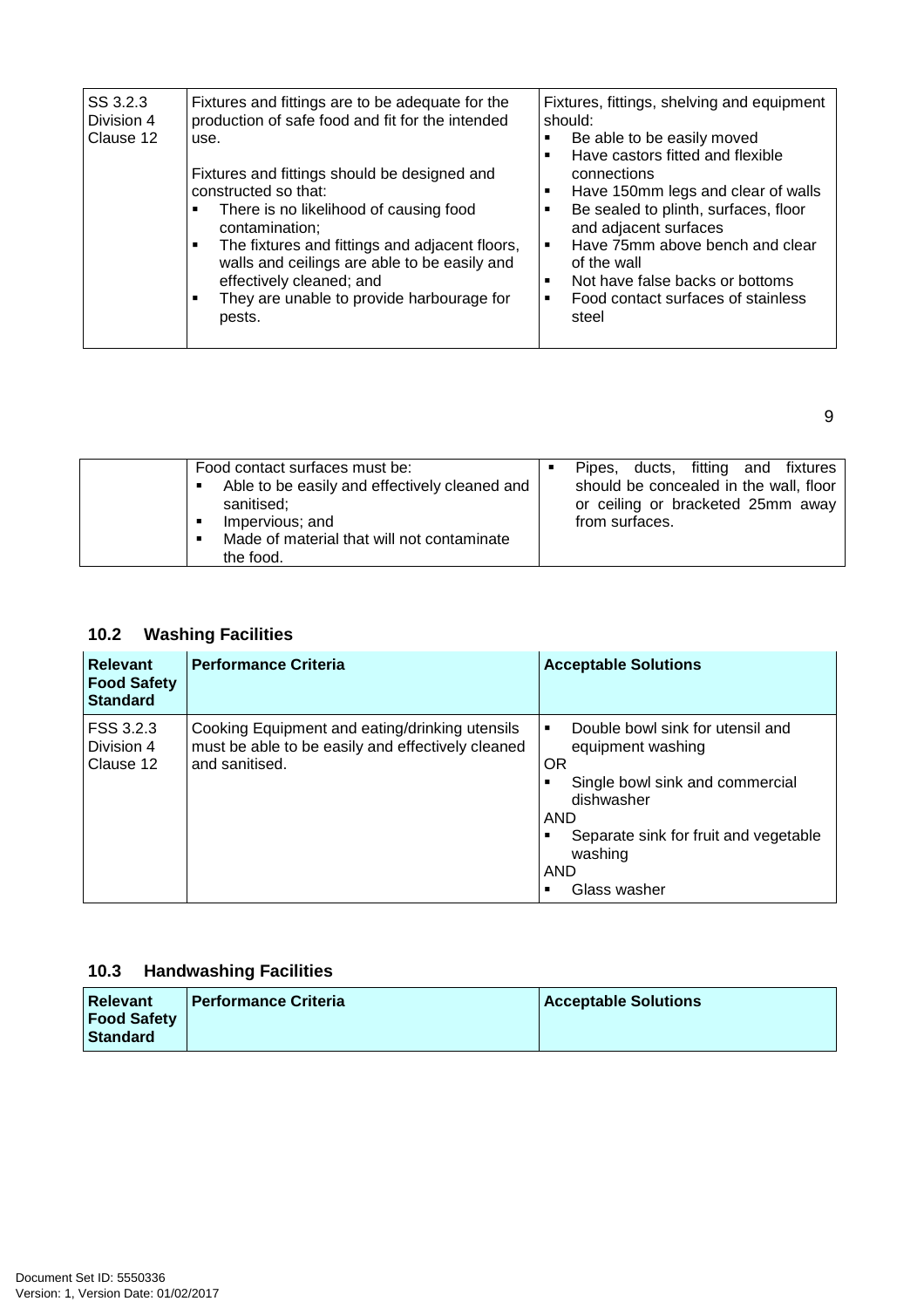| FSS 3.2.3<br>Division 4<br>Clause 14 | A food premises must have a designated hand<br>wash basin that is;<br>A permanent fixture;<br>٠<br>Located in an easily accessible location for all  <br>٠<br>food handlers:<br>Within immediate area where food handlers<br>٠<br>work:<br>Adjacent to the toilets or toilet cubicles at the<br>٠<br>food premises (if any);<br>Connected to or provided with a supply of<br>٠<br>warm running potable water (between 22°C<br>and $48C$ ;<br>Supplied with warm and cold water through a<br>٠<br>common spout;<br>Of a size which allows easy and effective<br>٠<br>hand washing;<br>Supplied with paper towels, soap and a waste<br>٠<br>container; and<br>Connected to sewer.<br>п | ٠<br>٠<br>٠ | Minimum 11 litre capacity basin<br>provided in area where food handlers<br>are working<br>Minimum 11 litre capacity basin<br>provided adjacent to toilet facilities<br>Each hand basin must be supplied<br>with soap, paper towels and a waste<br>container<br>Hand Basins connected to sewer |
|--------------------------------------|--------------------------------------------------------------------------------------------------------------------------------------------------------------------------------------------------------------------------------------------------------------------------------------------------------------------------------------------------------------------------------------------------------------------------------------------------------------------------------------------------------------------------------------------------------------------------------------------------------------------------------------------------------------------------------------|-------------|-----------------------------------------------------------------------------------------------------------------------------------------------------------------------------------------------------------------------------------------------------------------------------------------------|
|--------------------------------------|--------------------------------------------------------------------------------------------------------------------------------------------------------------------------------------------------------------------------------------------------------------------------------------------------------------------------------------------------------------------------------------------------------------------------------------------------------------------------------------------------------------------------------------------------------------------------------------------------------------------------------------------------------------------------------------|-------------|-----------------------------------------------------------------------------------------------------------------------------------------------------------------------------------------------------------------------------------------------------------------------------------------------|

### **10.4 Hot and Cold Food Storage and Display**

| Relevant<br><b>Food Safety</b><br><b>Standard</b> | <b>Performance Criteria</b>                                                                                                                                                                                                                              | <b>Acceptable Solutions</b>                                                                                                                                                    |
|---------------------------------------------------|----------------------------------------------------------------------------------------------------------------------------------------------------------------------------------------------------------------------------------------------------------|--------------------------------------------------------------------------------------------------------------------------------------------------------------------------------|
| l FSS 3.2.3<br>Division 3<br>l Clause 6 & 8 .     | During storage and display, food must be;<br>Protected from the likelihood of<br>contamination; and<br>Under appropriate temperature control.<br>Storage and display areas and containers must<br>be capable of being easily and effectively<br>cleaned. | Hot display unit minimum of $60C$<br>Cold display Unit/Cool Room<br>maximum of $5C$<br>Freezer units maximum -15°C and<br>٠<br>food must remain frozen<br>Sneeze barriers<br>٠ |

### **10.5 Coolrooms / Freezers**

Installation of a walk-in coolroom or freezer requires a building licence.

- Floor is to be graded and drained to a floor waste located outside the facility.
- All racks and shelves should be of smooth, non-absorbent, easily cleanable, non-corrosive material.
- Coolroom and freezer condensates should discharge to a drainage system located outside the coolroom/freezer (i.e. tundish).
- A thermometer indicating temperature within +/- 1° C is required.
- **Inaccessible cavities should be filled with fibreglass wool and sealed.**
- All doors are: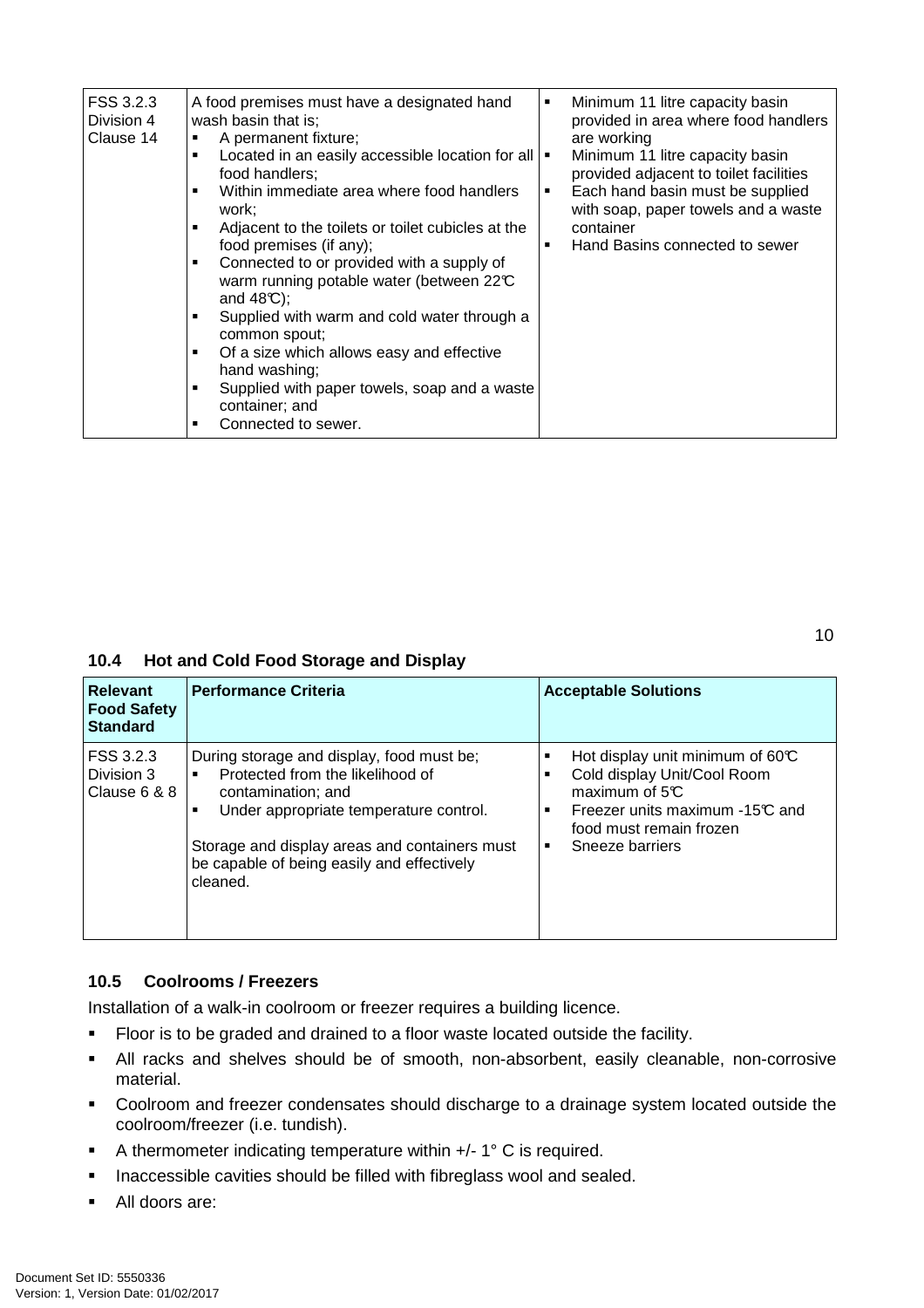- fitted with a rubber or similar seal which effectively prevents the escape of cold air or the entry of warm air when the door is closed, and the seal must be kept clean and in good repair
- be capable of being opened from the inside at all times.
- Should coolroom be externally accessed it may only be utilised for bulk storage where food is fully enclosed within packaging material.
- Alarm to be provided on out side of coolroom but controlled only from the inside of the coolroom (BCA requirement).
- **Internal lighting controlled by a switch located adjacent to the entrance doorway (BCA** requirement).
- All coolroom motors and compressors should be located outside the premises if possible.

| <b>Relevant</b><br><b>Food Safety</b><br><b>Standard</b> | <b>Performance Criteria</b>                                                                                                                                                                                                                                                                                   | <b>Acceptable Solutions</b>                                                                                                                                                          |
|----------------------------------------------------------|---------------------------------------------------------------------------------------------------------------------------------------------------------------------------------------------------------------------------------------------------------------------------------------------------------------|--------------------------------------------------------------------------------------------------------------------------------------------------------------------------------------|
| <b>FSS 3.2.3</b><br>Division 4<br>l Clause 15            | Adequate storage facilities must be provided for<br>items that are likely to contaminate food,<br>including;<br>Chemicals:<br>Clothing; and<br>Personal belongings.<br>Storage facilities should be located where there is<br>no likelihood of the above items contaminating<br>food or food contact surfaces | Separated staff room<br>٠<br>Clearly designated room, shelf or<br>٠<br>cupboard for staff items<br>Clearly designated chemical/cleaning<br>items storage room, shelf or<br>cupboard. |

### **10.6 Storage Facilities**

### $11$ 11.0 MISCELLANEOUS

### **11.1 Temperature measuring**

| <b>Relevant</b><br><b>Food Safety</b><br>Standard | <b>Performance Criteria</b>                                                                                                                           | <b>Acceptable Solutions</b>                                                                                         |
|---------------------------------------------------|-------------------------------------------------------------------------------------------------------------------------------------------------------|---------------------------------------------------------------------------------------------------------------------|
| FSS 3.2.3<br>Division 6<br>Clause 22              | A food premises must have a temperature<br>measure device that can accurately measure the<br>temperature of potentially hazardous food to +/-<br>1°C. | Thermostat and gauge provided on<br>all units; AND<br>Single mobile device per premises<br>(i.e. Probe thermometer) |

### **11.2 Cleaning and Sanitising**

| <b>Relevant</b>    | <b>Performance Criteria</b> | <b>Acceptable Solutions</b> |
|--------------------|-----------------------------|-----------------------------|
| <b>Food Safety</b> |                             |                             |
| l Standard         |                             |                             |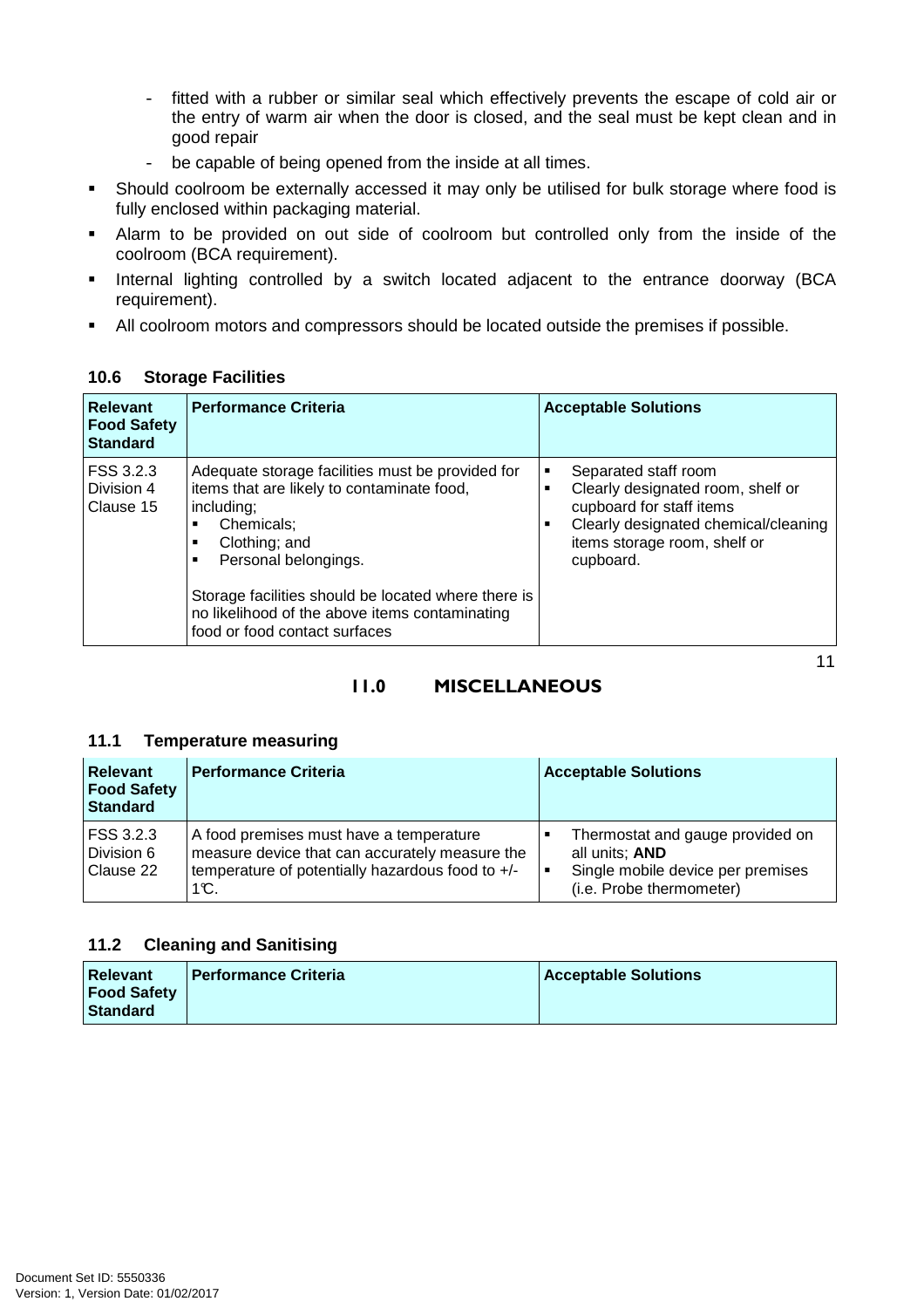| FSS 3.2.3<br>Division 5<br>Clause 20 | All equipment and utensils must be kept in a<br>clean and sanitary state.<br>Heat and/or chemicals must be applied to<br>equipment and utensils so that the number of<br>micro-organisms on the surface has been<br>reduced to a level that:<br>Does not compromise the safety of the food<br>which it may come in contact with; and<br>Does not permit the transmission of infectious<br>٠<br>disease. | Cleaning<br>Sink (water at $54\textdegree$ and detergent);<br>Dishwasher (water at 75°C or water<br>٠<br>at $54C$ and detergent);<br>Glass washer (water at 54°C and<br>٠<br>detergent).<br>Sanitising<br>Chemical sanitizer<br>Water at 77°C for hot water sanitising<br>٠<br>at the sink<br>Rinsing compartment should be<br>٠<br>provided with heating elements<br>capable of maintaining the water at a<br>minimum temperature of 77°C. |
|--------------------------------------|---------------------------------------------------------------------------------------------------------------------------------------------------------------------------------------------------------------------------------------------------------------------------------------------------------------------------------------------------------------------------------------------------------|---------------------------------------------------------------------------------------------------------------------------------------------------------------------------------------------------------------------------------------------------------------------------------------------------------------------------------------------------------------------------------------------------------------------------------------------|
|--------------------------------------|---------------------------------------------------------------------------------------------------------------------------------------------------------------------------------------------------------------------------------------------------------------------------------------------------------------------------------------------------------------------------------------------------------|---------------------------------------------------------------------------------------------------------------------------------------------------------------------------------------------------------------------------------------------------------------------------------------------------------------------------------------------------------------------------------------------------------------------------------------------|

### **11.3 Toilet Facilities**

| <b>Relevant</b><br><b>Food Safety</b><br><b>Standard</b> | <b>Performance Criteria</b>                                                         | <b>Acceptable Solutions</b>                                                                                                                                                               |
|----------------------------------------------------------|-------------------------------------------------------------------------------------|-------------------------------------------------------------------------------------------------------------------------------------------------------------------------------------------|
| FSS 3.2.3<br>Division 5<br>Clause 16                     | An appropriate number of toilets must be<br>available for the use of food handlers. | Designated internal staff toilet containing:<br>Air lock and self closers; or<br>Single door, mechanical ventilation<br>and self closer.<br>External staff toilet<br>External common room |

- **Sanitary conveniences are to be provided for both staff and patrons of each gender. Staff and** patron facilities may be combined as long as there are enough facilities to cater for both as per the requirements of the Building Code of Australia.
- A disabled facility must be provided in newly constructed premises and may be required when alteration, additions or a change of use are undertaken on an existing property. Contact the City's Building Surveyors for further information prior to submitting an application.
- Sanitary conveniences must be equipped with both hot and cold water, liquid soap and singleuse paper towels or a warm air drier.
- Gender identification signs are required on the toilet doors.
- **Patron sanitary conveniences are generally only required when a food premises** accommodates more than 20 persons.

12

Refer to the following table which is extracted from the Building Code of Australia for number of facilities required for staff and patrons of each gender.

| <b>STAFF FACILITIES</b> |                |                |               |                          |                |               |                         |                         |               |
|-------------------------|----------------|----------------|---------------|--------------------------|----------------|---------------|-------------------------|-------------------------|---------------|
| Numbers of:             | <b>Toilets</b> |                |               | <b>Urinals</b>           |                |               | <b>Hand-wash Basins</b> |                         |               |
| <b>Facilities</b>       |                | 2              | Each<br>extra | 1                        | $\overline{2}$ | Each<br>extra | 1                       | $\overline{2}$          | Each<br>extra |
| <b>Males</b>            | 20             | 40             | 20            | 25                       | 50             | 50            | 30                      | 60                      | 30            |
| <b>Females</b>          | 15             | 30             | 15            |                          |                |               | 30                      | 60                      | 30            |
|                         |                |                |               | <b>PATRON FACILITIES</b> |                |               |                         |                         |               |
| Numbers of:             | <b>Toilets</b> | <b>Urinals</b> |               |                          |                |               |                         | <b>Hand-wash Basins</b> |               |
| <b>Facilities</b>       | ×,             | 2              | Each          | 1                        | 2              | Each          | 1                       | $\overline{2}$          | Each          |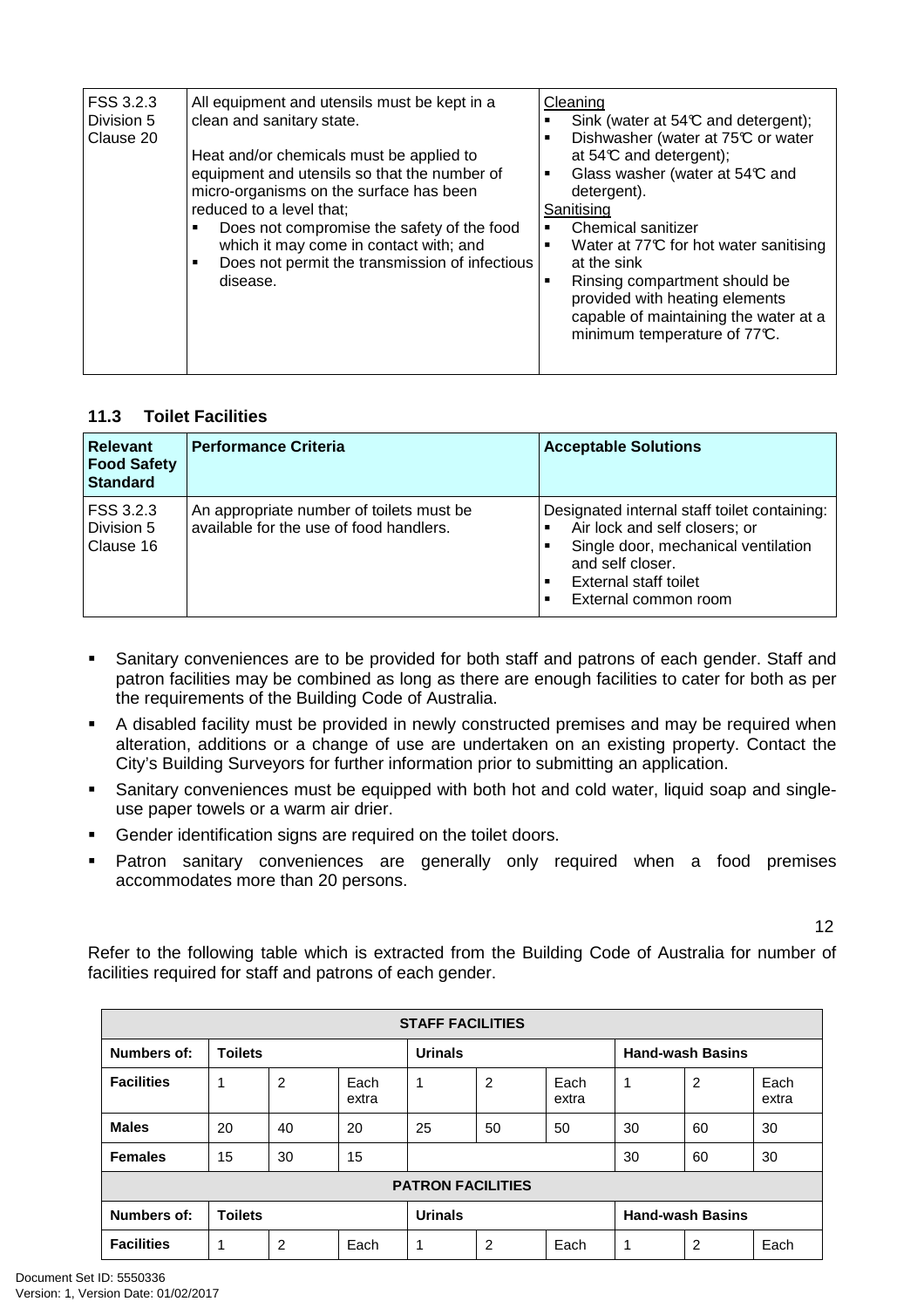|                |     |     | extra |    |     | extra |    |     | extra |
|----------------|-----|-----|-------|----|-----|-------|----|-----|-------|
| <b>Males</b>   | 100 | 300 | 200   | 50 | 100 | 50    | 20 | 200 | 200   |
| <b>Females</b> | 25  | 50  | 50    |    |     |       | 50 | 150 | 200   |

**NOTE:** Where the number of male patrons exceeds 250, not less than 5 urinals must be provided plus one additional urinal for every additional 100 in excess of 250. Where the number of female patrons exceeds 250, not less than 6 closet fixtures must be provided plus one additional closet fixture for every 100 females in excess of 250. If not more than 10 persons are employed a unisex toilet facility may be provided.

### **11.4 Animals and Pests**

- An assistance animal, such as a guide-dog, is only permitted in dining and drinking areas (this includes outdoor dining areas).
- All openings should be protected as far as is practicable from pests through the use of screens, self-closing doors and other inhibiting mechanisms (e.g. air-curtains, fly-strips or fly zappers – fly-zappers must not be located over food contact surfaces).
- It is highly recommended to obtain the services of a qualified pest controller to carry out quarterly inspections and treatment for pests such as cockroaches and rodents.

### **11.5 Food Safety Training**

- It is a requirement that all food handlers demonstrate their skills and knowledge appropriate to the level of food handling that they are employed to carry out. To achieve this requirement the City of Cockburn highly recommends that all food handlers receive food safety training prior to handling food for sale to the public.
- There are many training programs available but the City of Cockburn offers offers regular Safe Food Handling Training Sessions for a minimal fee. This ensures that your staff are trained to a minimum level to achieve compliance with the hygiene standards in the Food Safety Standards.
- **For further information about available training options please contact Environmental Health** Services.

### **11.6 Outdoor Eating Areas (Alfresco Dining)**

- The City of Cockburn has an Alfresco Dining Policy which must be complied with where the dining area falls onto the Council land.
- An application must be submitted following approval of the Food Business or liquor licensed premise which serves meals e.g. a tavern. Contact Planning Services to obtain an application form and copy of the Policy which all premises must comply with.

 $13$ 

### 12.0 FOOD VEHICLES

| <b>Relevant</b><br><b>Food Safety</b><br><b>Standard</b> | <b>Performance Criteria</b>                                                                                                                                                                                                                             | <b>Acceptable Solutions</b>                                                                                                                                                                                  |
|----------------------------------------------------------|---------------------------------------------------------------------------------------------------------------------------------------------------------------------------------------------------------------------------------------------------------|--------------------------------------------------------------------------------------------------------------------------------------------------------------------------------------------------------------|
| FSS 3.2.3<br>Division 4<br>Clause 17                     | Food Transport Vehicles must be:<br>Designed and constructed to protect food if<br>٠<br>there is a likelihood of contamination during<br>transport;<br>Designed and constructed to be easily and<br>effectively cleaned and if necessary,<br>sanitised. | Smooth impervious surfaces to the<br>storage compartment<br>Food is to be transported in such a<br>$\blacksquare$<br>way as to prevent contamination (e.g.<br>packaged in food grade storage<br>containers). |

### **12.1 Food Transport Vehicles**

### **12.2 Mobile Food Vehicles**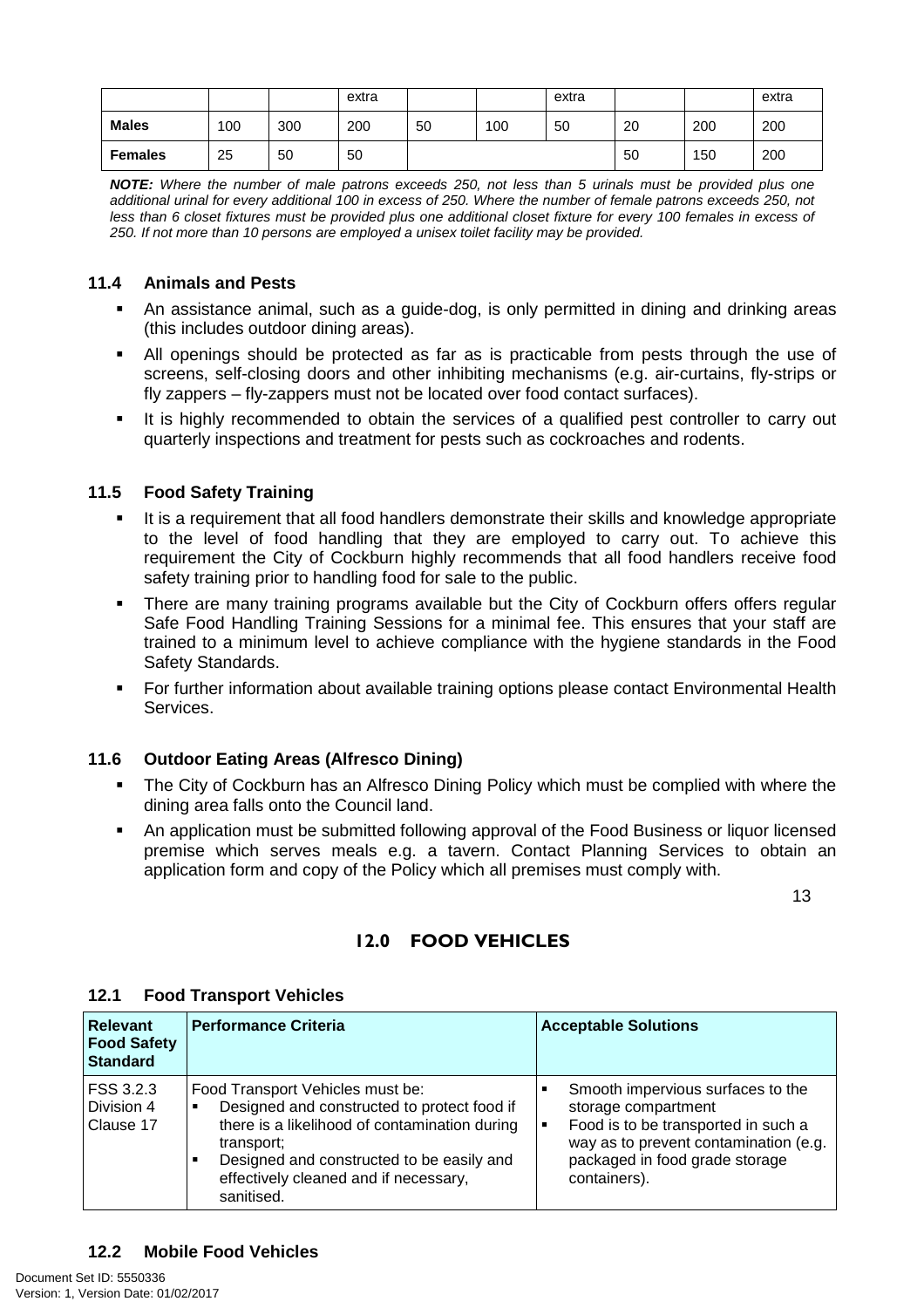Mobile Food Vehicles are required to comply with the Food Safety Standards. Acceptable solutions to compliance are:

- Food preparation area must be sealed off from the driving area;
- Hand wash basin must be of adequate size, connected to a holding tank of sufficient size to contain all waste water and have a supply of liquid hand soap and single use paper towels at all times;
- Utensil washing sink to be provided in addition to hand wash basin and connected to water holding tank;
- Holding tank must be located beneath the vehicle and all waste water disposed of to sewer;
- Vehicles must be designed and constructed so food is protected from contamination during transport;
- Vehicles must be designed and constructed so they can be easily cleaned;
- **Food contact surfaces must be designed and constructed so they can be easily cleaned and** sanitised;
- Food vehicles must be kept in a clean condition and parts must be maintained in good working order;
- Provision of adequate storage of food, whether potentially hazardous and perishable or nonpotentially hazardous; and
- No animals are permitted to enter the food vehicle at any time.

## 13.0 FOOD SERVICE TO VULNERABLE PERSONS

Food service to vulnerable persons such as hospital patients, meals-on-wheels clients in nursing homes, respite centres, children under the age of 4 years in child day care and similar services are required under Standards 3.2.1 and 3.3.1 of the Code to have a Food Safety Program that documents how the food business will control the food safety hazards associated with food handling activities of the business.

Food businesses servicing vulnerable persons are required to comply with the Code in the same manner as other food premises in terms of Standard 3.2.2 Food Safety Practices and General Requirements and Standard 3.2.3 Food Premises and Equipment. For example, a larger child day care centre that provides for more than five children is required to comply with all of the Code Standards mentioned above, except for those where less than six vulnerable persons are serviced they are not required to have a Food Safety Program. Such premises are still required to have appropriate food premises, equipment, safety practices and comply with the general requirements.

14

### 14.0 RESIDENTIAL FOOD PREPARATION

Food prepared in a residential premises for sale or other reasons defined in the Act such as for charity or fundraising purposes are also considered to be a food business activity and must comply with relevant aspects of the Act, Regulations and Code. Such activities are exempt from having to meet the full requirements such as food handlers not being required to have the skills and knowledge expected of staff in a large commercial food business.

In general low risk food preparation activities may occur in a residential premises kitchen where approved by the City and consistent with the Department of Health WA guidelines. (http://www.public.health.wa.gov.au/2/959/2/food\_prepared\_in\_residential\_premises.pm)

Such activities must by approved by the City by submitting and "Application to Prepare and Sell Food From Residential premises" and complete the food business notification/registration form. Examples of food preparation activities that are permitted in residential premises include: